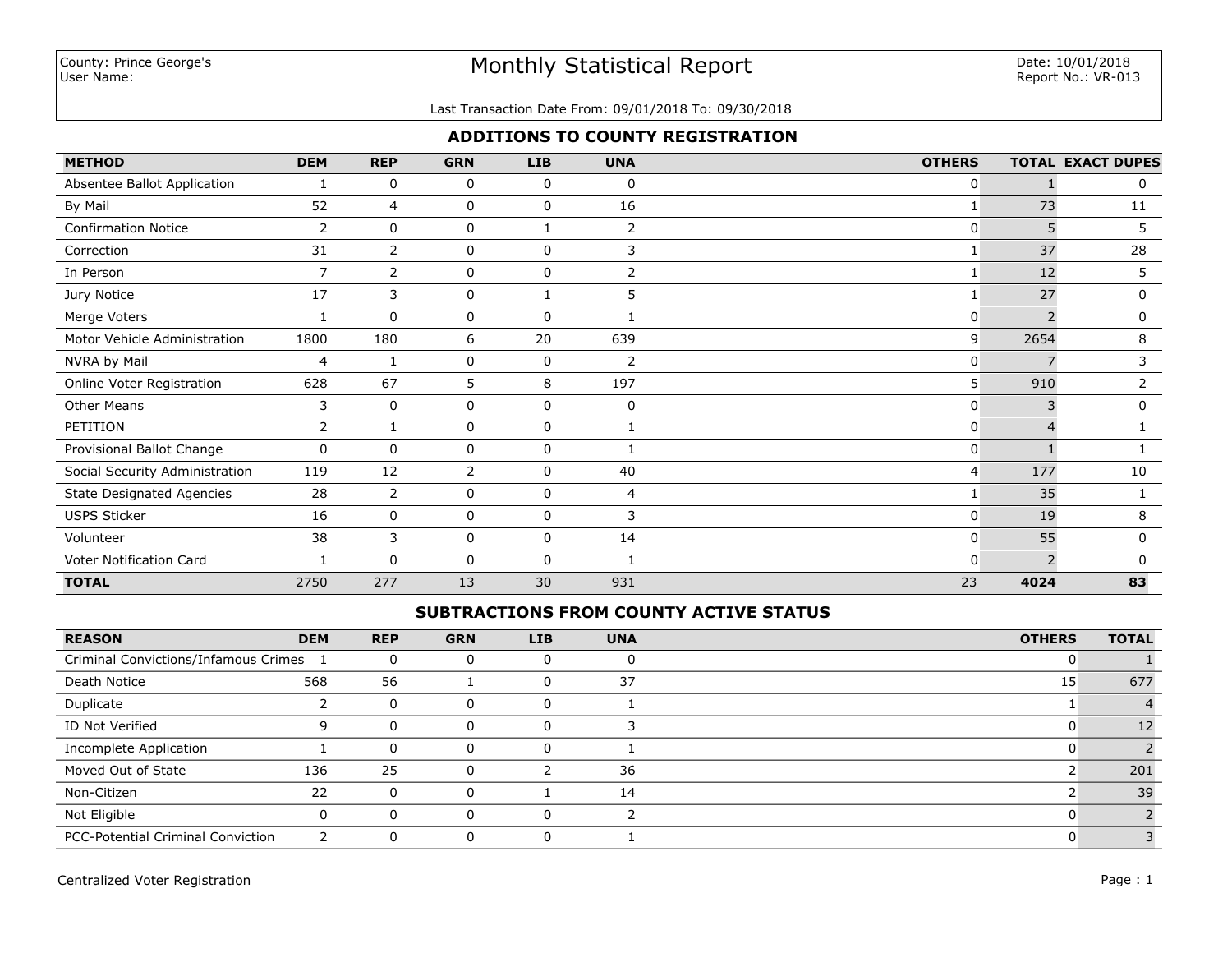| County: Prince George's<br>User Name: |         |        | Date: 10/01/2018<br>Report No.: VR-013 |       |      |                                                       |       |         |
|---------------------------------------|---------|--------|----------------------------------------|-------|------|-------------------------------------------------------|-------|---------|
|                                       |         |        |                                        |       |      | Last Transaction Date From: 09/01/2018 To: 09/30/2018 |       |         |
| Voter Request                         |         |        |                                        |       |      |                                                       |       |         |
| Duplicate/Merged                      | 35      | 4      |                                        |       | 12   |                                                       |       | 56      |
| County Transfer Out                   | $-2013$ | $-283$ | $-7$                                   | $-17$ | -537 |                                                       | $-17$ | $-2874$ |
| <b>TOTAL</b>                          | 2790    | 368    | 8                                      | 20    | 645  |                                                       | 42    | 3873    |

# **AFFILIATION CHANGES**

| <b>CHANGE</b> | <b>DEM</b> | <b>REP</b>       | <b>GRN</b> | <b>LIB</b> | <b>UNA</b> | <b>OTHERS</b> | <b>TOTAL</b> |
|---------------|------------|------------------|------------|------------|------------|---------------|--------------|
| From          | 296        | 109              | τo         | 10         | 268        | 61            | 760          |
| To            | 326        | 96               |            | <u>_ _</u> | 294        | 28            | 760          |
| <b>TOTAL</b>  | 30         | $\cdot$<br>$-15$ | $-L$       |            | 26         | $-33$         |              |

## **CURRENT ACTIVE REGISTRATION**

| <b>ACTIVITY</b>              | <b>DEM</b> | <b>REP</b> | <b>GRN</b> | <b>LIB</b> | <b>UNA</b> | <b>OTHERS</b> | <b>TOTAL</b>   |
|------------------------------|------------|------------|------------|------------|------------|---------------|----------------|
| <b>BEGINNING OF REPORT</b>   | 457556     | 40610      | 1048       | 1658       | 67918      | 11386         | 580176         |
| ADDITIONS $(+)$              | 2750       | 277        | 13         | 30         | 931        | 23            | 4024           |
| REINSTATED (+)               | 76         |            |            |            | 25         |               | 103            |
| CANCELLED (-)                | $-764$     | $-85$      | $-1$       | $-3$       | $-103$     | $-25$         | $-981$         |
| COUNTY TRANSFER OUT (-)      | $-2013$    | $-283$     | -7         | $-17$      | $-537$     | $-17$         | $-2874$        |
| AFFILIATION CHANGES (+ OR -) | 30         | $-13$      | $-12$      |            | 26         | $-33$         | $\overline{0}$ |
| * INACTIVATED (-)            | -1         | 0          | 0          | 0          | -1         |               | $-2$           |
| $*$ REACTIVATED $(+)$        | 137        |            |            |            | 26         |               | 173            |
| <b>END OF REPORT TOTALS</b>  | 457771     | 40514      | 1041       | 1672       | 68285      | 11336         | 580619         |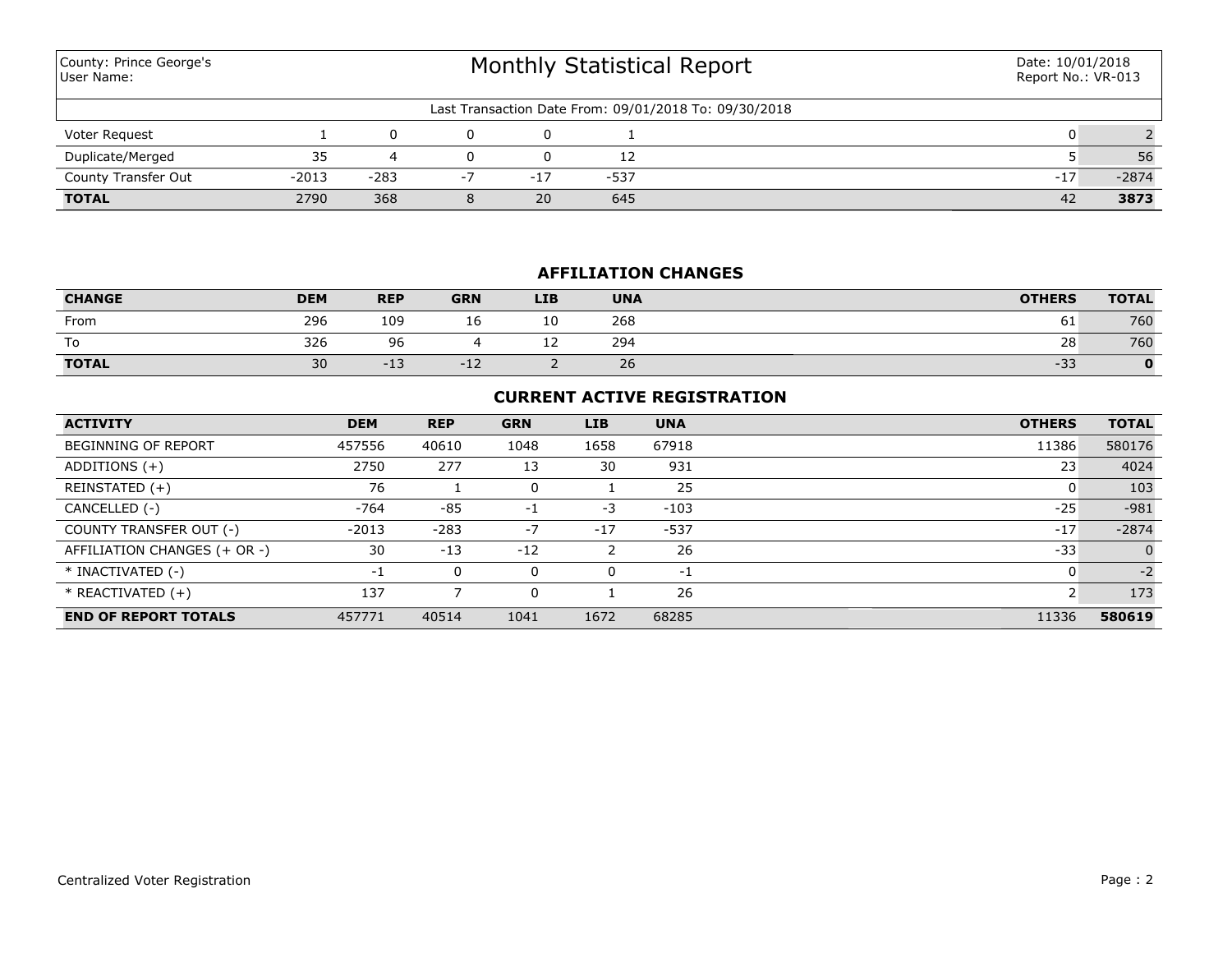### Last Transaction Date From: 09/01/2018 To: 09/30/2018

#### **INACTIVE REGISTRATION**

## **SUBTRACTIONS FROM COUNTY INACTIVE STATUS**

| <b>REASON</b>                      | <b>DEM</b>     | <b>REP</b>     | <b>GRN</b> | <b>LIB</b>   | <b>UNA</b>     | <b>OTHERS</b>  | <b>TOTAL</b>     |
|------------------------------------|----------------|----------------|------------|--------------|----------------|----------------|------------------|
| Absentee Ballot Application        | 3              | $\mathbf 0$    | 0          | 0            | 1              | 0              | $\overline{4}$   |
| By Mail                            | 9              | 0              | 0          | 0            | 1              | $\mathbf 0$    | 10               |
| <b>Confirmation Notice</b>         | 9              | 0              | 0          | 0            | 1              | $\mathbf 0$    | 10               |
| Correction                         | 6              | 0              | 0          | 0            | 1              | $\mathbf 0$    | $\boldsymbol{7}$ |
| Criminal Conviction/Infamous Crime | 1              | 0              | 0          | 0            | 0              | 0              | $\overline{1}$   |
| Death Notice                       | 53             | 6              | 1          | 0            | $\overline{2}$ | $\overline{2}$ | 64               |
| Duplicate                          | 0              | 0              | 0          | 0            | 1              | $\mathbf 0$    | $\mathbf{1}$     |
| Jury Notice                        | 1              | 1              | 0          | 0            | 0              | $\mathbf 0$    | $\overline{2}$   |
| Mental Incompetence                |                | 0              | 0          | 0            | 0              | $\mathbf 0$    | $\mathbf{1}$     |
| Motor Vehicle Administration       | 71             | 2              | 0          | 0            | 8              | 1              | 82               |
| Moved Out of State                 | 275            | 54             | 0          | 1            | 78             | $\overline{4}$ | 412              |
| Non-Citizen                        | $\overline{2}$ | 0              | 0          | 0            | 0              | $\mathbf 0$    | $\overline{2}$   |
| Online Voter Registration          | 39             | $\overline{4}$ | 0          | 0            | 6              | 1              | 50               |
| PETITION                           | 0              | 0              | 0          | 0            | 1              | $\mathbf{0}$   | $\mathbf 1$      |
| <b>State Designated Agencies</b>   | 6              | 0              | 0          | 0            | 0              | $\mathbf{0}$   | $\boldsymbol{6}$ |
| Voter Notification Card            | 1              | 0              | 0          | 0            | 0              | $\mathbf{0}$   | $\mathbf{1}$     |
| Duplicate/Merged                   | $\overline{4}$ | 0              | 0          | 0            | 0              | $\mathbf{0}$   | $\overline{4}$   |
| County Transfer Out                | $-53$          | $-6$           | $-1$       | 0            | $-12$          | $\mathbf 0$    | $-72$            |
| <b>TOTAL</b>                       | 534            | 73             | 2          | $\mathbf{1}$ | 112            | 8              | 730              |

## **CURRENT INACTIVE REGISTRATION**

| <b>ACTIVITY</b>              | <b>DEM</b> | <b>REP</b> | <b>GRN</b> | LIB. | <b>UNA</b> | <b>OTHERS</b> | <b>TOTAL</b> |
|------------------------------|------------|------------|------------|------|------------|---------------|--------------|
| BEGINNING OF REPORT          | 32415      | 3459       | 90         | 174  | 6546       | 946           | 43630        |
| $*$ INACTIVATED $(+)$        |            | 0          |            |      |            |               |              |
| *REACTIVATED (-)             | $-145$     | $-7$       |            |      | $-19$      | ΞZ            | $-173$       |
| COUNTY TRANSFER OUT (-)      | $-53$      | -6         |            |      | $-12$      |               | $-72$        |
| AFFILIATION CHANGES (+ OR -) |            |            |            |      |            |               |              |